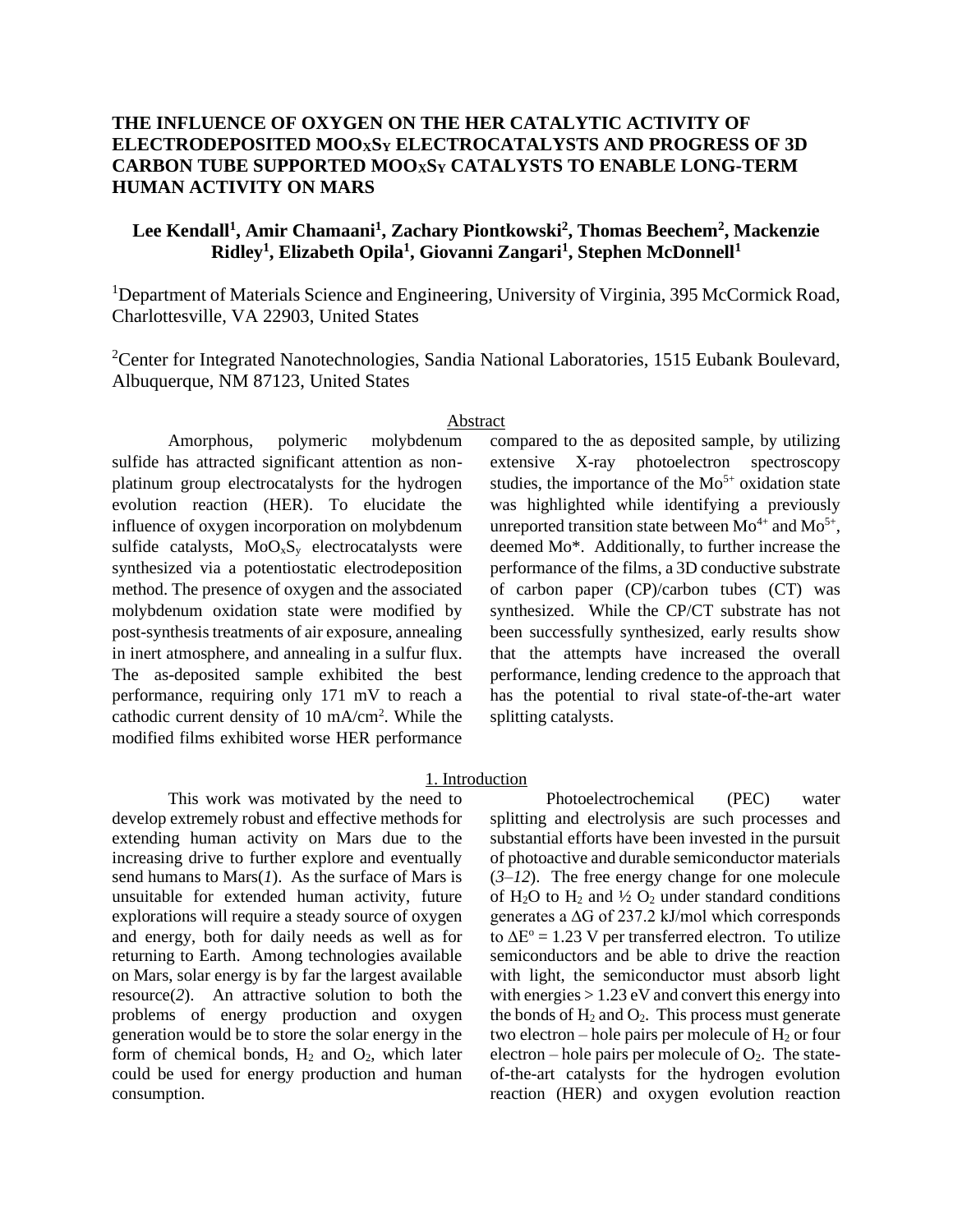(OER) are Pt and  $RuO<sub>2</sub>$ , respectively, although poor durability and long-term availability are a concern due to their scarcity and associated high costs. As such, non-noble transition-metal-based dedicated catalysts in conjunction with graphene to enhance overall conductivity for the HER and OER with commensurate performances are being explored extensively.

For this reason, alternative electrocatalysts based on naturally abundant transition metal sulfides, phosphides, nitrides, and carbides(*13*–*16*) are increasingly being pursued. One example is  $MoS<sub>2</sub>$ -based catalysts, which are particularly intriguing due to their small Gibbs adsorption energy for hydrogen,  $\Delta G^H_{0,ads}(17–20)$ , and thus their ability to mediate the hydrogen evolution reaction (HER). This low  $\Delta G^H_{0,ads}$  is only observed along the edge planes of crystalline  $MoS<sub>2</sub>$ , thus inherently limiting the number of active catalytic sites (*21*). Recent efforts have attempted to increase the number of active sites in  $MoS<sub>2</sub>$  via several approaches, such as: vertically aligned synthesis, purposeful creation of sulfur vacancies, the use of nanoparticles, or heteroatom doping (*22*–*30*).

Each of these approaches effectively lessens the crystalline order of the solid as a means to increase catalytic activity. Disordered  $MoS<sub>2</sub>$ solids therefore provide a more straightforward path to this end. For example, coordinated polymeric MoS<sup>y</sup> chains—typically termed amorphous  $MoS<sub>2</sub>$  or a-MoS<sub>2</sub>—exhibit excellent catalytic activity for HER owing to the combination of structural heterogeneity that increases catalytic site density combined with short-range atomic arrangements that enable sufficient electronic conductivity for use in electrochemical processes (*14*, *31*–*35*).

Despite this general understanding, the exact interplay of physical processes through which  $a-MoS<sub>2</sub>$  catalyzes the HER reaction remain unclear thus obscuring routes to further improvement. Tran et al. attributed the catalytically active site to the removal of the terminal sulfur ligands and the subsequent formation of M=O species(*14*). However, separate work utilized in-operando Raman spectroscopy to identify the breaking of bridging S-S bonds within the  $MoS<sub>v</sub>$  chains as the primary site for catalytic activity(*33*, *36*). In other work, the incorporation of oxygen was shown to improve the catalytic performance(*31*). Therefore, the incorporation of oxygen increases the overall

catalytic activity by either accentuating the catalytic activity of the broken bridging S-S bonds or by another means, such as acting as catalytic sites themselves. It has been hypothesized that oxygen could serve as a dopant increasing the electrical conductivity of the  $a-MoS_y$  and thus its electrochemical capability or as an additional catalytically active site(*14*, *31*). Simply put, while it is generally accepted that the presence of oxygen during the deposition of a-MoS<sub>y</sub> is a net "win" for catalyzing HER, the exact reason for its usefulness remains the subject of debate.

In response, the catalytic performance of a- $MoS<sub>v</sub>$  is examined as a function of oxygen content. Practically, a- $MoO<sub>x</sub>S<sub>y</sub>$  films were synthesized from separate sulfur and oxygen containing molybdenum precursors to induce oxygen incorporation of the film. This synthesis is notably different from the majority of previous electrodeposition studies as the  $(MoS<sub>4</sub>)<sup>2</sup>$  anion is synthesized in solution as per Levinas et al.'s in-depth electrochemical study(*37*). The Levinas study demonstrated superior performance, specifically lower overpotential to reach 10 mA/cm<sup>2</sup>, than the single precursor studies. However, there was no detailed chemical analysis. Motivated by that work, we seek to understand why that synthesis route exhibits increases performance over the other routes. Additionally, the oxygen content was then varied post-synthesis by annealing a subset of the films to inert and sulfuric environments as well as an extended exposure in atmosphere (i.e., oxidation). These films were then analyzed electrochemically, and performance assessed in terms of material variation as deduced from X-ray photoelectron (XPS) and Raman spectroscopies. Together, the results highlight oxygen's role in promoting the catalytically favorable  $Mo^{5+}$  state within a-MoO<sub>x</sub>S<sub>y</sub>.

Following the investigation and optimization of the  $MoO<sub>x</sub>S<sub>y</sub>$  catalysts, the next step was growing this material on a carbon paper (CP) carbon tube (CT) substrate. The synthesis of the carbon tubes was carried out following Wang et. al.'s chemical bath synthesis(*38*). While achieving the CTs have been an issue as seen when investigated via Scanning Electron Microscopy (SEM), we still are able to measure an appreciable improvement in the performance, demonstrating the potential for this method. While the HER performance of the CP-CT-MoO<sub>x</sub>S<sub>y</sub> falls short of expensive Pt electrodes, they still perform only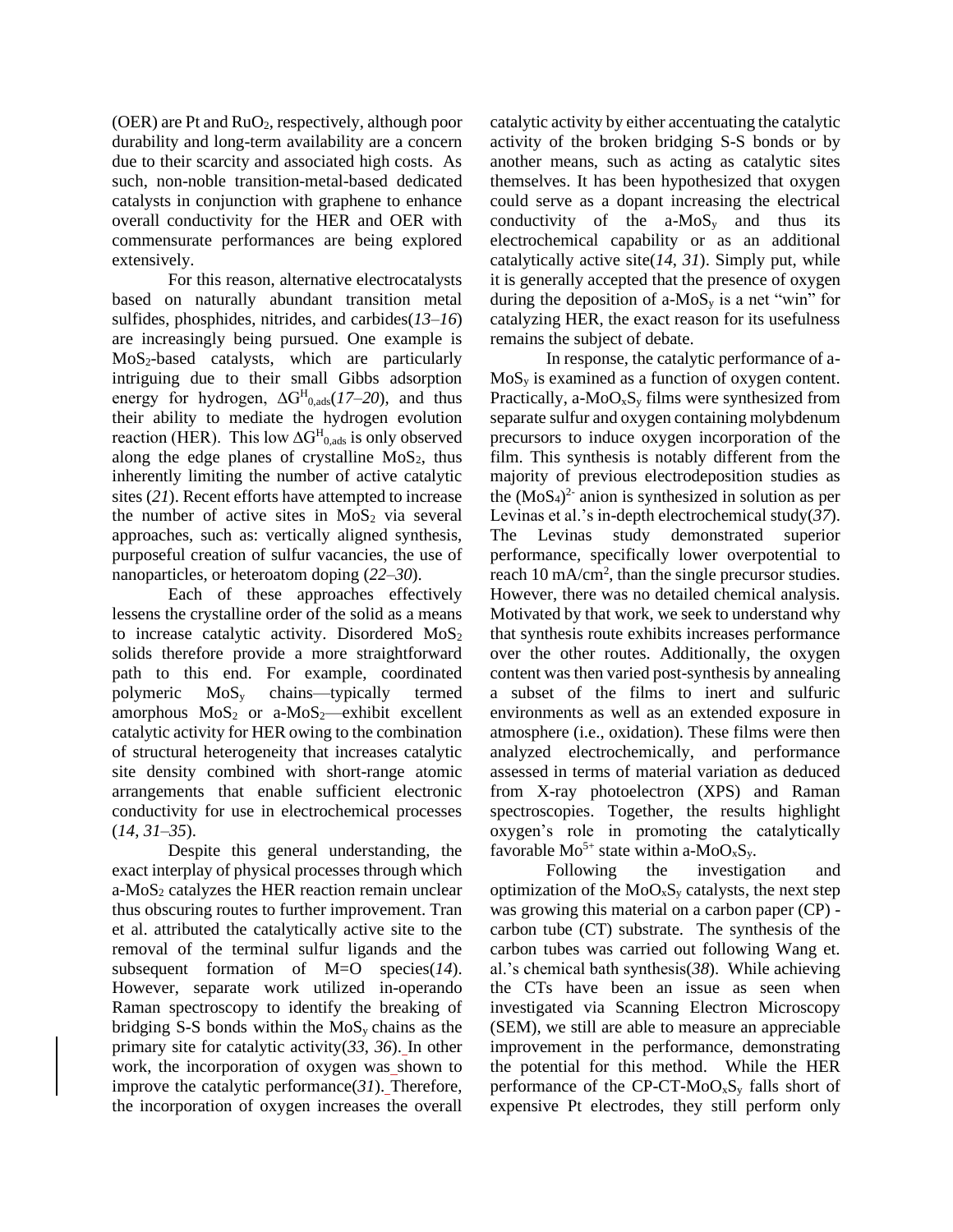slightly behind state-of-the-art carbides and phosphides.

## 2. Experimental

## Electrolyte Preparation

The molybdenum disulfide films were electrodeposited from a chemical bath containing precursors of  $Mo^{6+}$  and  $S^2$  ions, based on Levinas et al. preparation(*37*). In short, the electrolyte was prepared from sodium molybdate dihydrate  $(Na<sub>2</sub>MoO<sub>4</sub>*2H<sub>2</sub>O)$  and sodium sulfide hydrate  $(Na<sub>2</sub>S*H<sub>2</sub>O)$  were mixed in a ratio of  $Mo/S = 1/4$ with molarities of 50 mM and 0.2 M, respectively. The sulfidation of molybdate ions to  $MoO<sub>x</sub>S<sub>y</sub>$  Electrodeposition

All electrochemical depositions were carried out using a G&G PAR Model 273A potentiostat in a standard three-electrode setup containing Pt mesh as a counter electrode and saturated  $Hg/Hg_2SO_4$  (MSE) as the reference electrode. The substrate was a (0001)-textured polycrystalline Ru (80 nm) sputtered onto a Si Annealing

To vary the concentration of oxygen within the films, various different anneals were carried out in an MTI OTF-1200X tube furnace. Practically, annealing was accomplished by heating the samples to  $250^{\circ}$ C at a ramp rate of  $7.5^{\circ}$ C/minute where it was held for 60 minutes before being naturally cooled back to ambient. Oxygen content was varied by changing atmosphere in the anneal. In one case, the anneal took place in the presence of ultrahigh purity nitrogen gas. We term this case the "inert anneal." A separate "sulfur anneal" was implemented by placing roughly 200 mg of Electrochemical Hydrogen Evolution

Electrochemical characterization of the prepared films for HER was performed by a threeelectrode configuration using a G&G PAR Model 273A potentiostat. The  $MoO<sub>x</sub>S<sub>y</sub>$ , platinum mesh, and  $Hg/Hg_2SO_4$  were used as the working, counter, and reference electrode, respectively. All experiments were carried out in fresh  $0.5$  M  $H<sub>2</sub>SO<sub>4</sub>$ solutions at room temperature. The electrochemical potential difference between the reversible Carbon Tube Synthesis

tetrathiomolybdate  $(MoS<sub>4</sub><sup>2</sup>)$  is a four-step reaction described by the equation:

 $MoO<sub>4</sub><sup>2</sup> + 4HS<sup>-</sup> + 4H<sup>+</sup> \leftrightarrow MoS<sub>4</sub><sup>2</sup> + 4H<sub>2</sub>O (1)$ The initial pH of the solution was approximately 13 and was acidified using sulfuric acid to a pH of 8. This acidification was carried out to shift the equilibrium to the reactants side so as to favor the formation of  $MoS<sub>4</sub><sup>2</sup>$  over other intermediates.

wafer as the working electrode. Unless specified, all potentials are referenced to Hg/Hg2SO4. The Ru substrates were washed with 2-proponal and distilled water prior to deposition. The films were deposited under potentiostatic conditions at -1.5 V for 1800 seconds as longer times exhibited delamination issues.

elemental sulfur powder located 10 cm upstream of the film during the anneal, which was transported to the sample via the purge gas. Irrespective of the anneal a 45-minute purge with the same nitrogen gas was used to minimize the presence of any impurities within the furnace. These processes resulted in two samples that are referred to hereafter as "inert anneal" and "sulfur anneal". In addition to these samples, we also investigated an as-deposited samples and an as-deposited sample that was exposed to air for several days. These are referred hereafter as "as-deposited" and "air exposed".

hydrogen electrode (RHE) and the reference electrode is given by  $E(RHE) = E(Hg/Hg_2SO_4) +$ 0.64 V. The polarization curves of HER were measured using linear sweep voltammetry (LSV) at a starting potential of open circuit potential and swept at a rate of 10 mV/sec with a cutoff current density of 40 mA/cm<sup>2</sup> . All LSV tests were performed as quickly as possible, in order to reduce oxidation of the sample(*37*).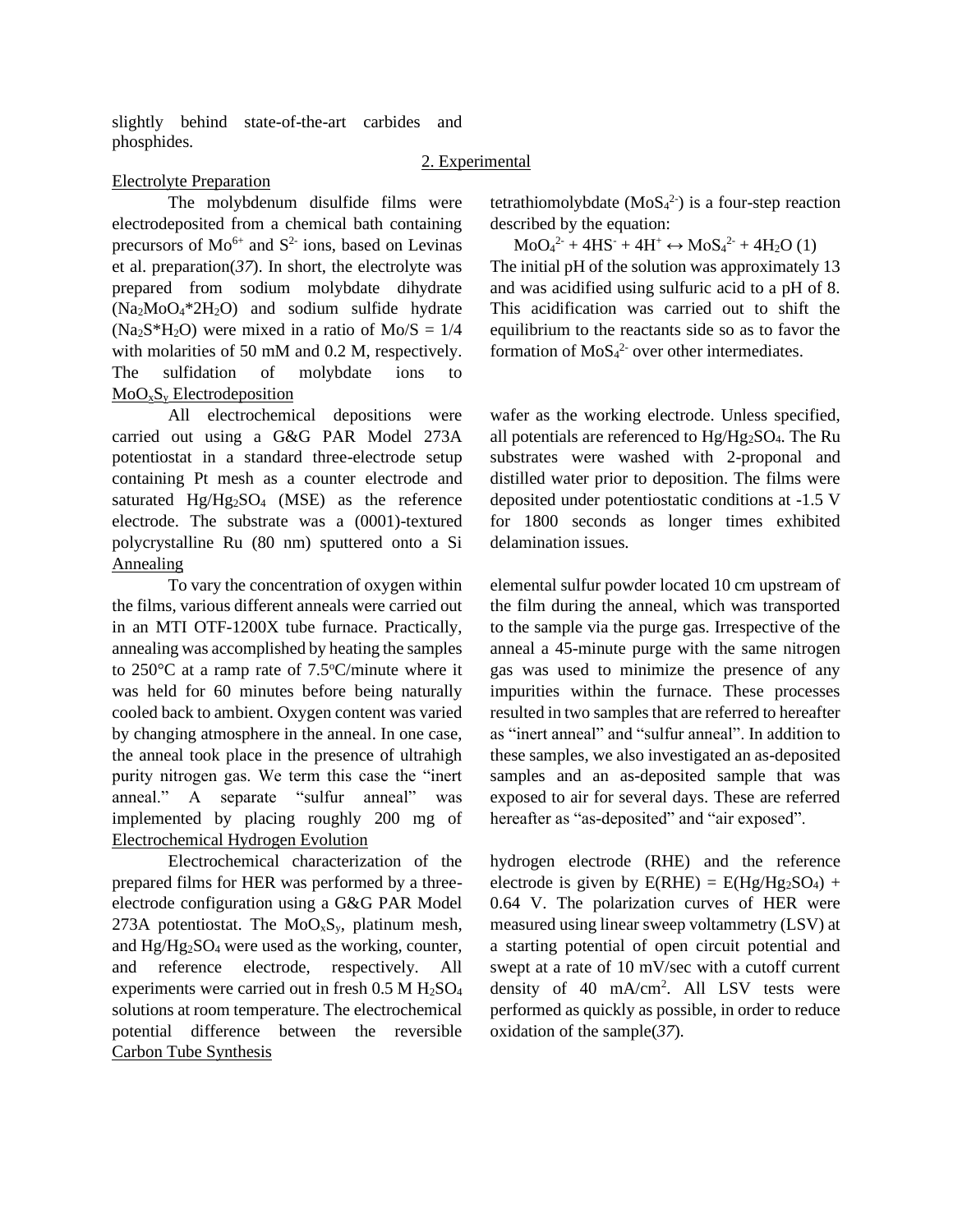The 3D conductive substrate of CP/CNTs will be synthesized using an established procedure that involves several steps(*38*).

#### *Synthesis of Carbon Paper (CP)/ZnO NWs*

The CP was first heat-treated at 500°C for 1 hour in air to increase the overall wettability. The CP was then soaked in  $0.1$  M KMnO<sub>4</sub> for 1 hour to form a seed layer. The seeded CP was then immersed in a bottle containing an aqueous solution containing 15 mM zinc nitrate hexahydrate, 15 mM hexamethylenetetramine, 4 mL of ammonia, and 96 mL of distilled  $H_2O$ . The bottle was then sealed tightly and placed in an oven at  $90^{\circ}$ C for 24 hours. It was then rinsed with water and dried at 80°C for 3 hours.

## *Synthesis of CP/ZnO NW/Polydopamine (PDA)* Materials Characterization

Differential Scanning Calorimetry (DSC) was carried out using a Netzsch STA449 F1 Jupiter with a SiC furnace. X-ray photoelectron spectroscopy (XPS) spectra were collected from a Scienta Omicron R3000 using monochromatic Al K $\alpha$  emission with an excitation energy of 1486.7 eV and a pass energy of 50 eV. The features of the Mo 3d were deconvoluted with the doublet of  $3d_{5/2}$  and

# **Error! Reference source not found.**

shows the resonance Raman spectrum of amorphous, polymeric  $MoO<sub>x</sub>S<sub>y</sub>$  deposited on a Ru electrode at -1.5 V versus MSE. The a- $MoO<sub>x</sub>S<sub>v</sub>$ material shows nearly identical Raman signatures to those reported for isolated  $[Mo<sub>3</sub>S<sub>13</sub>](NH<sub>4</sub>)<sub>2</sub>$ clusters(*14*, *39*). The molybdenum sulfide bonds of  $v(Mo-S)$  were found at 283-385 cm<sup>-1</sup> and the  $v(Mo-S)$ S<sub>apical</sub>) vibrations were observed in the 450-475 cm<sup>-</sup> <sup>1</sup> region while the v(Mo-S-Mo) vibrations were observed around  $425 \text{ cm}^{-1}$ . Additionally, the bands of  $v(Mo=O)$  and  $v(Mo(=O)_2)$  vibrations were observed between  $180 \text{ cm}^{-1}$ -  $215 \text{ cm}^{-1}$ ,  $560 \text{ cm}^{-1}$  in the range of 800-960  $cm^{-1}$  (40). The freshly deposited film does not show strong  $v(S-S)$ <sub>terminal</sub> or  $v(S-S)_{\text{bridging}}$  Raman peaks at 520 cm<sup>-1</sup> or 550 cm<sup>-1</sup>, respectively. This missing feature has been ascribed to unsaturated  $S^2$  species as revealed by XPS(33). These Raman signatures are in good agreement with previous literature(*31*–*34*, *41*–*43*). It should be noted that the bands shown are drastically different

Following drying, the CP/ZnO NW was immersed in a solution of 18 mL ethanol, 20 mL water, and 60 mg of dopamine hydrochloride. Following, 60 mg of Tris was dissolved in 2 mL of ethanol and was added to the primary solution. After 24 hours, the substrate was taken out and rinsed with water and ethanol and was dried at  $60^{\circ}$ C for 8 hours.

### *Synthesis of CP/Carbon Tubes (CT)*

The CP/ZnO NWs/PDA was calcinated at 800 $^{\circ}$ C for 1 hour under an Ar/H<sub>2</sub> atmosphere. Following cooling to room temperature, the substrate was immersed in 1 M HCl for 24 hours to remove any Zn species. This was followed by water washing and drying at  $80^{\circ}$ C for 8 hours to obtain CP/CTs.

 $3d_{3/2}$  with the area ration of 3:2 and a binding energy difference of 3.13 eV. The spectra of the S 2p was deconvoluted with the doublet of  $2p_{3/2}$  and  $2p_{1/2}$  with an area ratio of 2:1 and a binding energy difference of 1.18 eV. Raman spectroscopy was collected using a Renishaw Raman instrument with a 514 nm laser excitation.

## **3. Results and Discussion – MoOxS<sup>y</sup> Catalysts for HER**

from the sharp  $E_{2g}^1$  and  $A_{1g}$  peaks from bulk, crystalline  $MoS<sub>2</sub>$  which are obtained after annealing above the crystallization temperature of roughly 420°C as determined by DSC. We noted that when annealing at lower temperatures for extended periods of time the onset of crystallization could be detected with Raman spectroscopy. To avoid any crystallization, the samples were annealed at 250° C. The difference in the Raman spectra highlights that the electrodeposited amorphous films show structures fundamentally different from that of crystalline  $MoS<sub>2</sub>(13, 32, 44)$ . Additionally, when left in air, the features associated with Mo=O vibrations increases in intensity demonstrating that the film oxidizes over time(*14*, *40*). These results agree with the XPS findings shown in [Figure 3.](#page-6-0) Both annealed samples closely resemble the as deposited spectra, however there are fine differences around  $450 \text{ cm}^{-1}$  and  $530 \text{ cm}^{-1}$ . The sulfur anneal sample exhibits enhanced intensity around 450 cm-1 , demonstrating an increase in the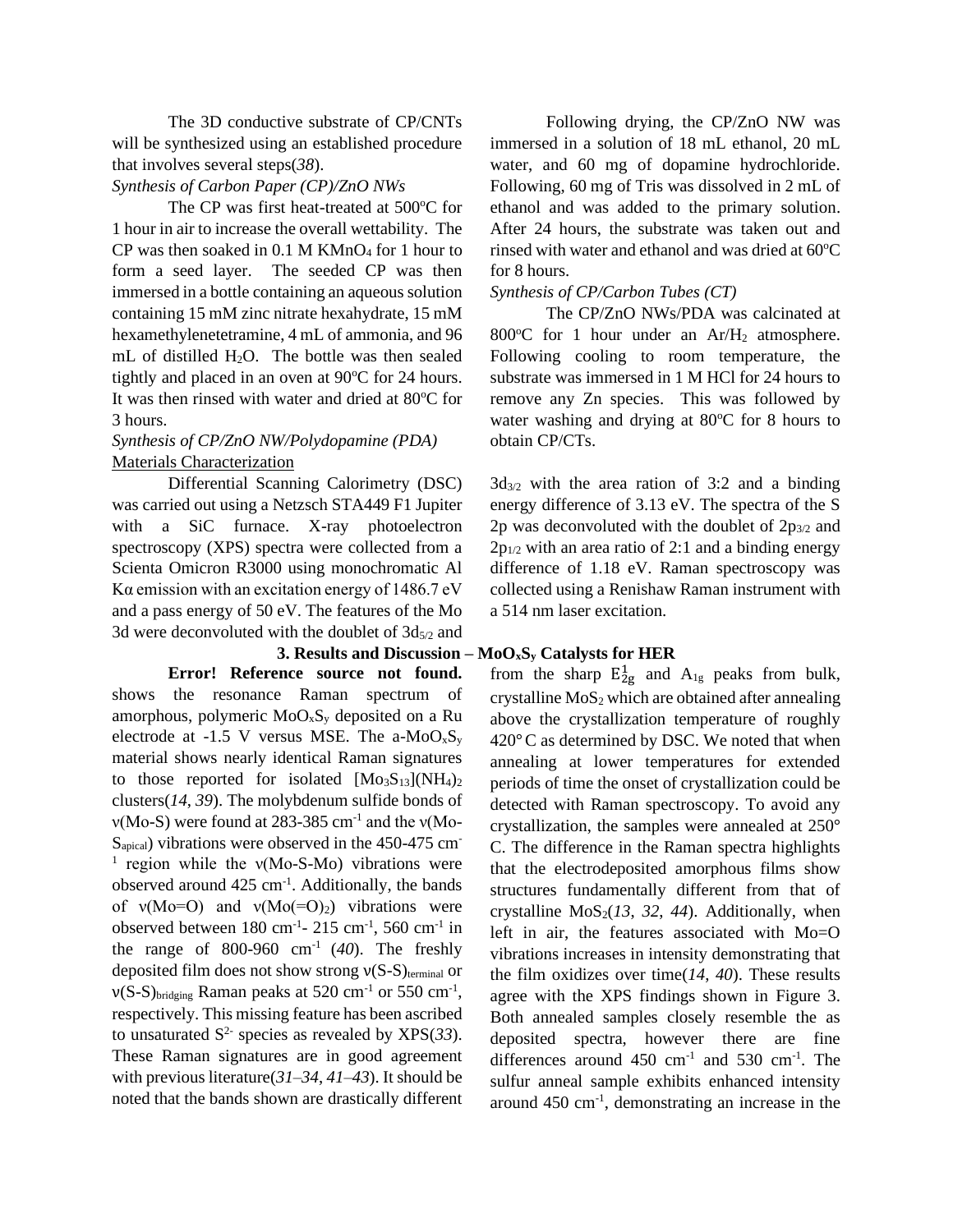

Figure 1: Resonance Raman spectra of  $MoO<sub>x</sub>S<sub>y</sub>$  catalysts

concentration of apical sulfur ligands which is consistent with the XPS findings in [Figure 3d](#page-6-0). Both annealed samples see an enhancement around 530 cm-1 , however it is difficult to attribute this increase to either terminal or bridging ligands with Raman alone.

In order to analyze the chemical states of Mo and S atoms, XPS analysis of the films were performed on each  $MoO<sub>x</sub>S<sub>y</sub>$  catalyst. The XPS of the Mo 3d and S 2p spectra were deconvoluted by fitting the peaks with Voigt functions. The Mo 3d spectra can be deconvoluted into binding energies of four doublets  $(3d_{5/2}$  and  $3d_{3/2})$  of  $Mo^{6+}$ ,  $Mo^{5+}$ ,  $Mo^*, Mo^{4+}$  and singlets of the various overlapping S 2s states which occur in the same energy range. In [Figure 2,](#page-5-0) as the oxidation number of molybdenum increases in the ascending order of  $Mo^{4+}$ ,  $Mo^{*}$ ,  $Mo^{5+}$ , and  $Mo^{6+}$  ions, with the characteristic doublets being found at higher binding energies which agree with previous literature( $13$ ,  $31$ ,  $44$ ,  $45$ ). Mo<sup>4+</sup> is attributed to the Mo center of a-MoS<sub>y</sub>, Mo<sup>5+</sup> is attributed to the Mo center of  $MoO<sub>x</sub>S<sub>y</sub>$ , and  $Mo<sup>6+</sup>$  is attributed to the Mo center of MoO3. However, to date there has been no report on the intermediate state, Mo\*, between  $Mo^{4+}$ and Mo5+ , which has been observed here. We note that, particularly in [Figure 2b](#page-5-0), this feature clearly exists even based on visual inspection of the raw data. It is proposed that this peak is associated with

an incomplete oxygen replacement of the sulfur ligands. We speculate that this intermediate state is when only one of the sulfur ligands has been replaced by oxygen, resulting in a single bond to the Mo. This would explain the intermediate binding energy found between the  $Mo^{4+}$  and  $Mo^{5+}$  species.

As seen i[n Figure 2,](#page-5-0) the main differences in the chemical state of the catalysts are the oxidation state of molybdenum. In the as deposited sample, the primary molybdenum species present are the  $Mo^{4+}$  and  $Mo^{5+}$  states with minimal  $Mo^{6+}$  as shown in [Figure 2a](#page-5-0). It is important to note that the  $Mo^{5+}$ state is a minor component, or not observed, in electrodeposited  $MoS<sub>v</sub>$  films when synthesized via  $(NH_4)$ <sub>2</sub>MoS<sub>4</sub>. We attribute this large presence of the  $Mo<sup>5+</sup>$  to the dual precursor synthesis approach. However, when exposed to ambient conditions over two days as shown in [Figure 2b](#page-5-0), the primary species is now the  $Mo^{6+}$  state, indicating that the insulating MoO<sup>3</sup> is present, impeding electron transport(*46*). When a freshly deposited sample is annealed under an inert environment, the primary species that are present are the tetravalent state of  $Mo^{4+}$  with minimal  $Mo^*, Mo^{5+},$  and  $Mo^{6+}$ . The freshly deposited sample annealed under a sulfur flux demonstrates similar composition as the sample annealed under an inert environment; however, this has a slightly stronger Mo\* peak. Additionally, there are significant changes from the sulfur 2s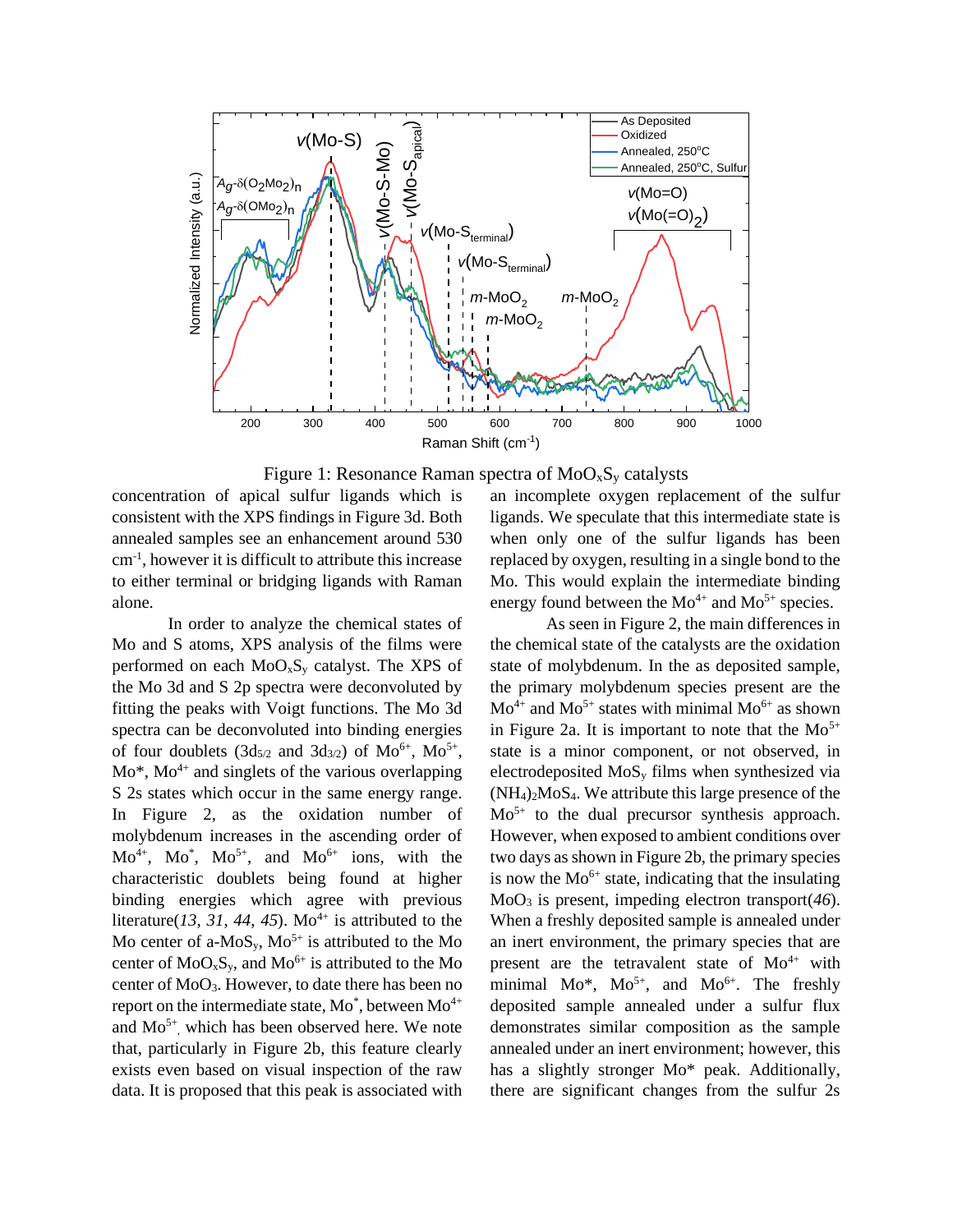

Figure 2: XPS of Mo 3d core electrons of the various  $MoO<sub>x</sub>S<sub>y</sub>$  catalysts

<span id="page-5-0"></span>features which will be explained further by analyzing the S 2p peak.

The deconvoluted S 2p spectra consist of four main features of increasing binding energy: (i) terminal  $S_2^2$ -ligands, (ii) bridging  $S_2^2$ - and apical  $S^2$ ligands, (iii) elemental sulfur, and (iv) sulfates. The as deposited sample is comprised primarily of the  $S_2^2$  terminal ligands while after exposure to atmosphere the ratio between the terminal and bridging/apical ligands decreases sharply. This agrees with previous literature, suggesting that the terminal sulfurs are preferentially substituted by oxygen over bridging sulfurs due to a lower thermodynamic barrier(*47*, *48*). The sample annealed under an inert environment maintained similar ratios of terminal to bridging/apical bonds

as the freshly deposited sample, while the sample annealed under a sulfur flux demonstrated a decreased ratio of terminal to bridging/apical bonds. This increase in bridging/apical bonds is likely primarily apical sulfur ligands as the associated Raman vibration mode increases as well.

To further examine the impact of the difference in chemical composition on the catalytic properties of the  $MoO<sub>x</sub>S<sub>y</sub>$  catalysts for HER, polarization experiments were performed. The results are shown in **Error! Reference source not found.**. The Tafel slope (b) and the overpotential  $(\eta_{10})$  required to reach the cathodic current density of 10 mA/cm<sup>2</sup> were used to compare the catalytic activity of the HER catalysts and are shown in [Table 1.](#page-6-1) As it can be seen in **Error! Reference**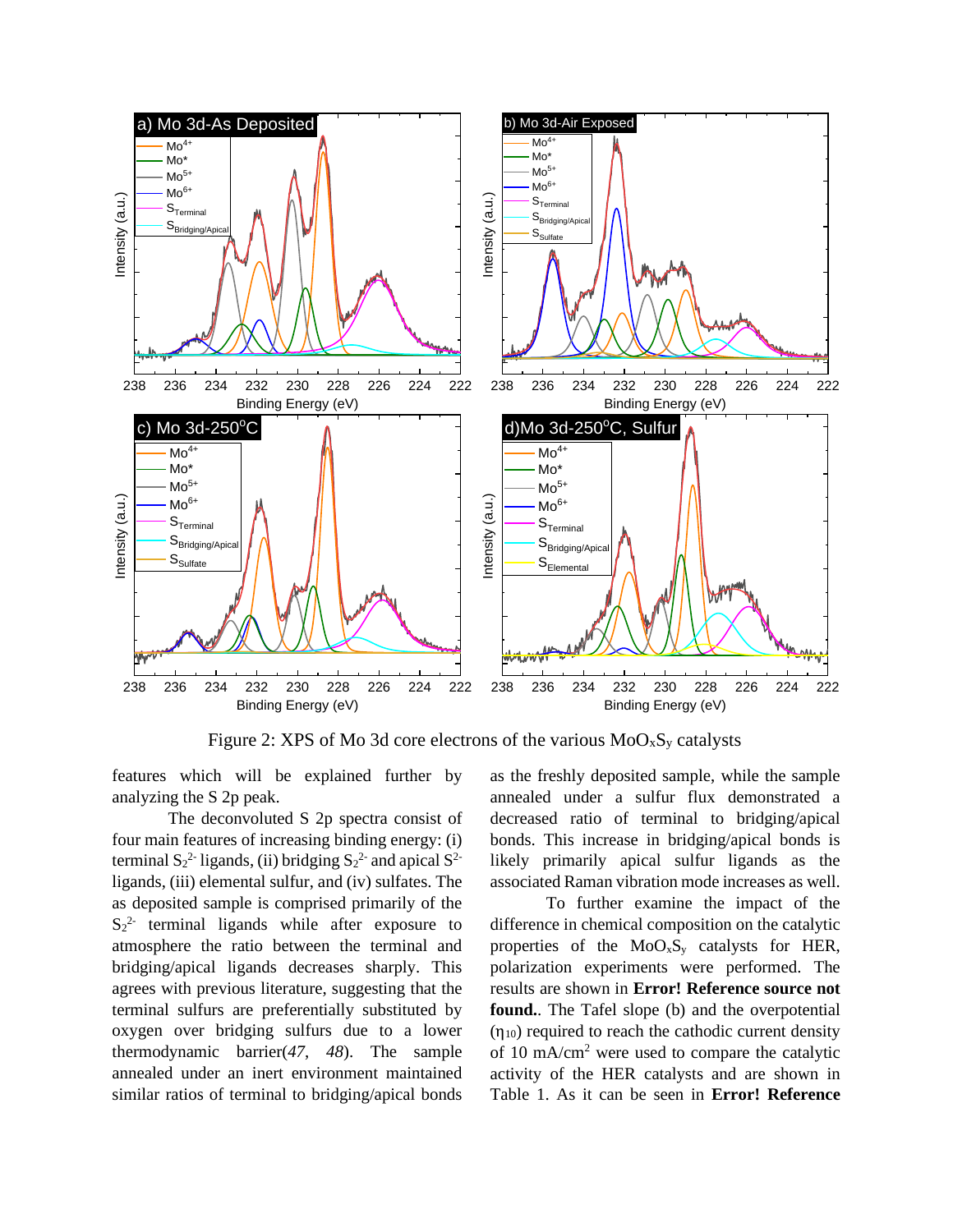

Figure 3: XPS of S 2p core electrons of the various  $MoO<sub>x</sub>S<sub>y</sub>$  catalysts

<span id="page-6-0"></span>**source not found.**, the freshly deposited sample performed the best by exhibiting the lowest overpotential (171 mV) of all tested samples. However, when the as deposited film is exposed to ambient conditions for extended periods of time, the activity of the catalyst decreases significantly consistent with previous findings(*37*). Additionally, the performance of the annealed samples became worse, with the sample annealed in the presence of sulfur performing worse than the sample annealed in an inert environment. The sample that was annealed at 450°C exhibited the worst performance due to its crystalline nature as it was annealed above the crystallization temperature as determined by DSC.

<span id="page-6-1"></span>Table 1: Electrochemical measurements of  $MoO<sub>x</sub>S<sub>y</sub>$ catalysts

| Sample                                  | $\eta_{10}$<br>(mV) | $b$ (mV/dec) |
|-----------------------------------------|---------------------|--------------|
| As Deposited                            | 171                 | 74           |
| Oxidized                                | 232                 | 60           |
| Annealed, 250°C                         | 288                 | 66           |
| $250^{\circ}$ C,<br>Annealed,<br>Sulfur | 250                 | 68           |
| Annealed, 450°C                         | 364                 | 123          |

The Tafel slope (b), or the slope of the linear, low overpotential regime in the Tafel plot, is the overpotential required to increase the current density by one order of magnitude. Therefore, it is advantageous to have a catalyst with a lower Tafel slope for HER applications. The data shows that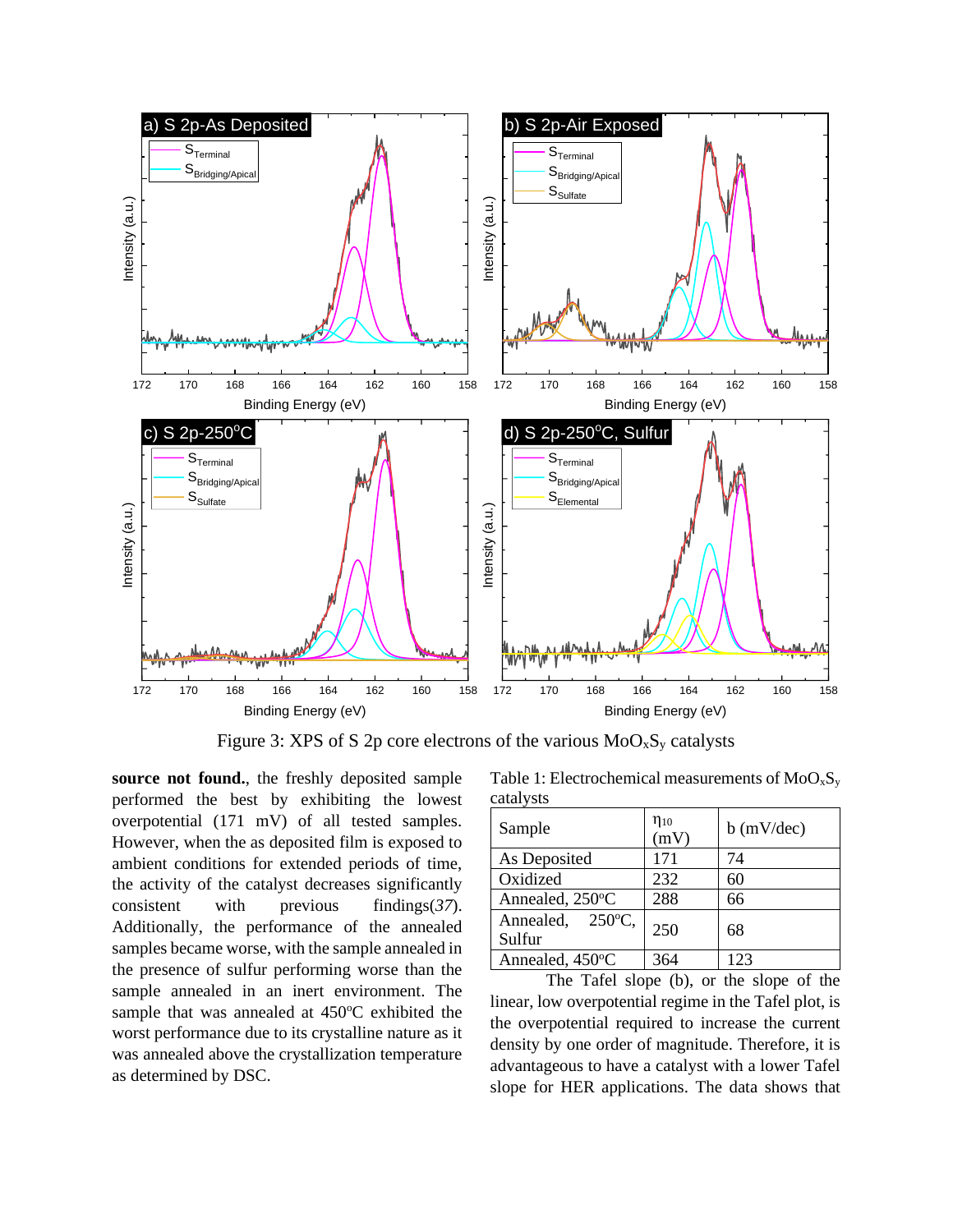

Figure 4: Polarization Curves of  $MoO<sub>x</sub>S<sub>y</sub>$  catalysts

there was little difference between the Tafel slopes of the as deposited sample and oxidized samples, while all annealed samples resulted in slightly lower Tafel slopes. The Tafel slope is dependent on the mechanistic pathway; the HER mechanism involves three known elementary reaction steps in acidic media:

Volmer:  $H_3O^+$ +  $e^ \rightarrow$   $H_{ads}$  +  $H_2O$ 

Tafel:  $H_{ads} + H_{ads} \rightarrow H_2$ 

Heyrovsky:  $H_{ads} + H_3O^+ + e^- \rightarrow H_2 + H_2O$ 

Regarding HER, the Volmer reaction will be followed by either the Tafel or Heyrovsky reaction; therefore, there are two possible reaction pathways with those being the Volmer-Tafel and Volmer-Heyrovsky pathways. If the Volmer adsorption reaction is the rate limiting step, a Tafel slop of 120 mV/dec would be expected. If the Tafel or Heyrovsky recombination's are rate limiting, the Tafel slopes would fall between  $30 - 40$  mV/dec. The Tafel slope for all samples besides the  $450^{\circ}$  C sample laid between these values, suggesting a superposition of mechanisms and therefore mixed kinetics.

As the Raman data demonstrated that the polymeric samples are similar in structure, the chemical composition can be compared to determine its effect on performance. The as deposited sample performed the best out of all tested samples. This can be attributed to the

significant presence of  $Mo^{5+}$ . As the presence of the  $Mo<sup>5+</sup>$  has been attributed to the two-precursor synthesis route, it can be concluded that this is the primary reason the Levinas study observed superior performance to the single precursor methods. The  $Mo<sup>5+</sup>$  state increases the overall conductivity of the sample but can also act as additional active sites for HER and would explain the superior performance of the MoOxS<sup>y</sup> films(*14*, *49*). However, XPS done following HER shows that the  $Mo^{5+}$  state decreased in intensity while the Mo\* state increased  $s_{0.6} = 0.6$   $s_{0.7} = 0.4$   $s_{0.3} = 0.2$   $s_{0.1} = 0.0$  significantly. This demonstrates the extremely high concentration of  $Mo^{5+}$  found in the samples is not completely stable under HER conditions and that the Mo\* state might play a significant role in the HER capabilities of the as deposited sample. Additionally, as seen in, the terminal to bridging/apical sulfur ligand ratio decreases slightly, refuting Tran et al. proposed mechanism of the elimination of terminal sulfur ligands and supports Ting et al. breaking of bridging bond generating the catalytic centers for HER(*14*, *36*). The oxidized sample demonstrated poorer performance with respect to the freshly deposited film, as was expected based on Levinas et. al. observations of decreased performance the longer the sample is exposed to the enviroment(*37*). We attribute this decrease in performance to the oxidation of the  $MoO<sub>x</sub>S<sub>y</sub>$  catalyst which can be seen in [Figure 2b](#page-5-0). The intensity of the  $Mo^{6+}$  oxidation state drastically increases with the insulating state of MoO<sup>3</sup> leads to overall worse performance due to reduced electron transfer kinetics. This is supported by the increase in ratio of bridging to terminal sulfur bonds seen in [Figure 3b](#page-6-0) as oxygen will preferentially substitute the terminal sulfur bonds.

> The annealed samples showed worse performance compared to the as deposited sample without the presence of the insulating  $Mo^{6+}$  state. The sample annealed in the inert environment retained a similar ratio of bridging to terminal sulfur bonds as the freshly deposited sample. However, the inert anneal removed the oxygen dopants associated to the  $Mo^{5+}$  as can be seen in [Figure 2c](#page-5-0). This result emphasizes the importance of oxygen dopants and the  $Mo<sup>5+</sup>$  oxidation state to the overall HER performance. The sample annealed within the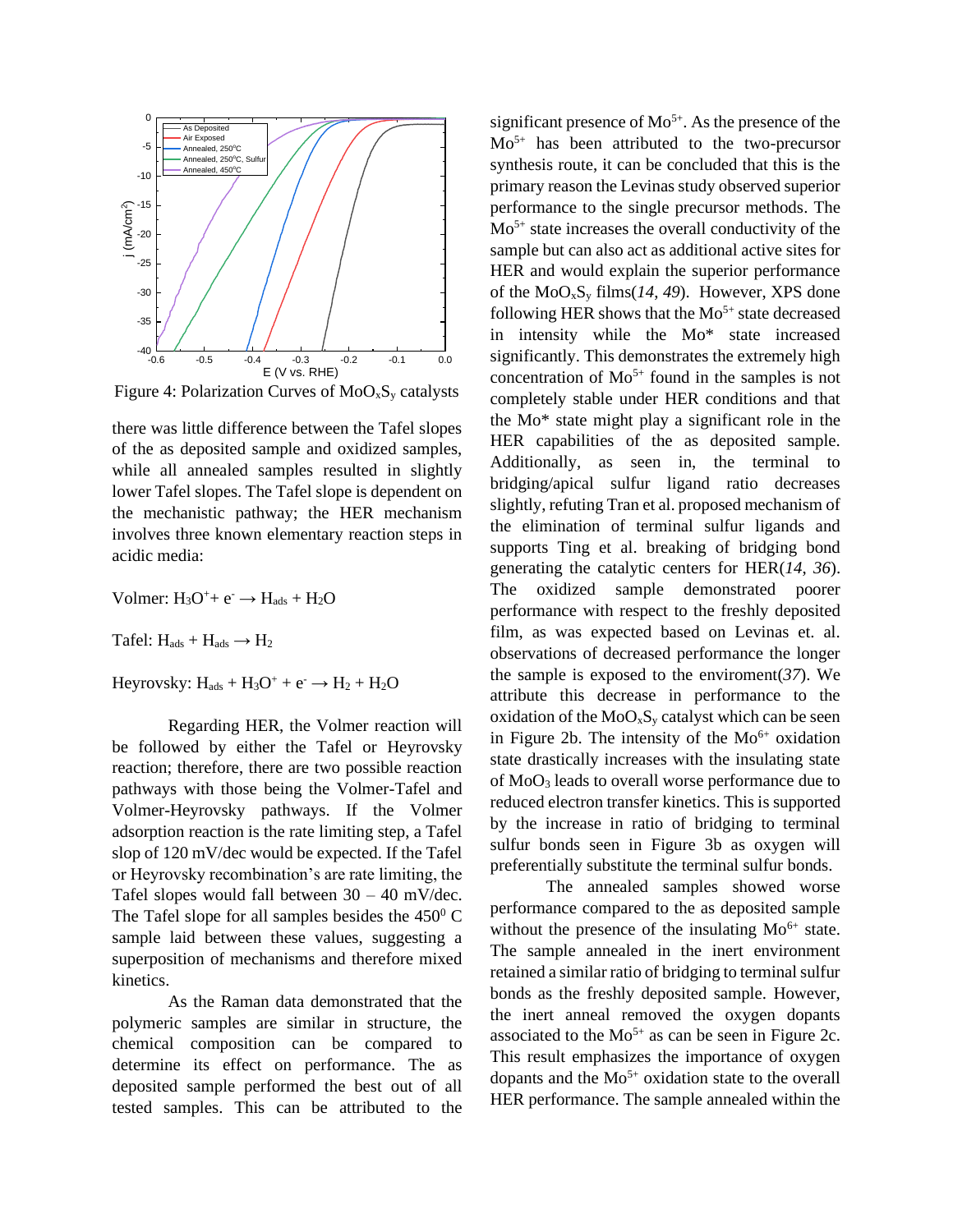sulfur environment exhibited the worst performance of all polymeric catalysts. This again has been attributed to the loss of incorporated oxygen associated with the  $Mo<sup>5+</sup>$  oxidation state. Additionally, the ratio of bridging/apical to terminal bonds increased substantially. We attribute this observation to the increase of apical bonds instead of bridging bonds as there was an increase in apical sulfur ligands within the Raman spectra. Additionally, it has been reported via quantum chemical simulations that apical bonds are quite inert while bridging bonds are catalytically active $(36)$ . Those results agree with the findings here in which the increase of apical bonds corresponded to the worse performance of the sulfur annealed film.

Overall, it was shown that the as deposited sample exhibited superior performance due to the presence of the  $Mo^{5+}$  oxidation state associated with incorporated oxygen. When left in ambient conditions, the intensity of the insulating  $Mo^{6+}$ oxidation increased, leading to decreased performance. The annealing in an inert environment highlighted the importance of the  $Mo<sup>5+</sup>$  oxidation state and that when removed the HER performance suffers. When annealed in a sulfur environment, not only was the  $Mo^{5+}$ oxidation state removed, but the concentration of apical sulfur ligands increased substantially, leading to even further reduced HER performance.





<span id="page-8-0"></span>Figure 5: (a) Schematic of synthesis(*38*); SEM images of (b) ZnO NWs, (c) ZnO NWs/PDA after carburizing, and (d) ZnO NWs/PDA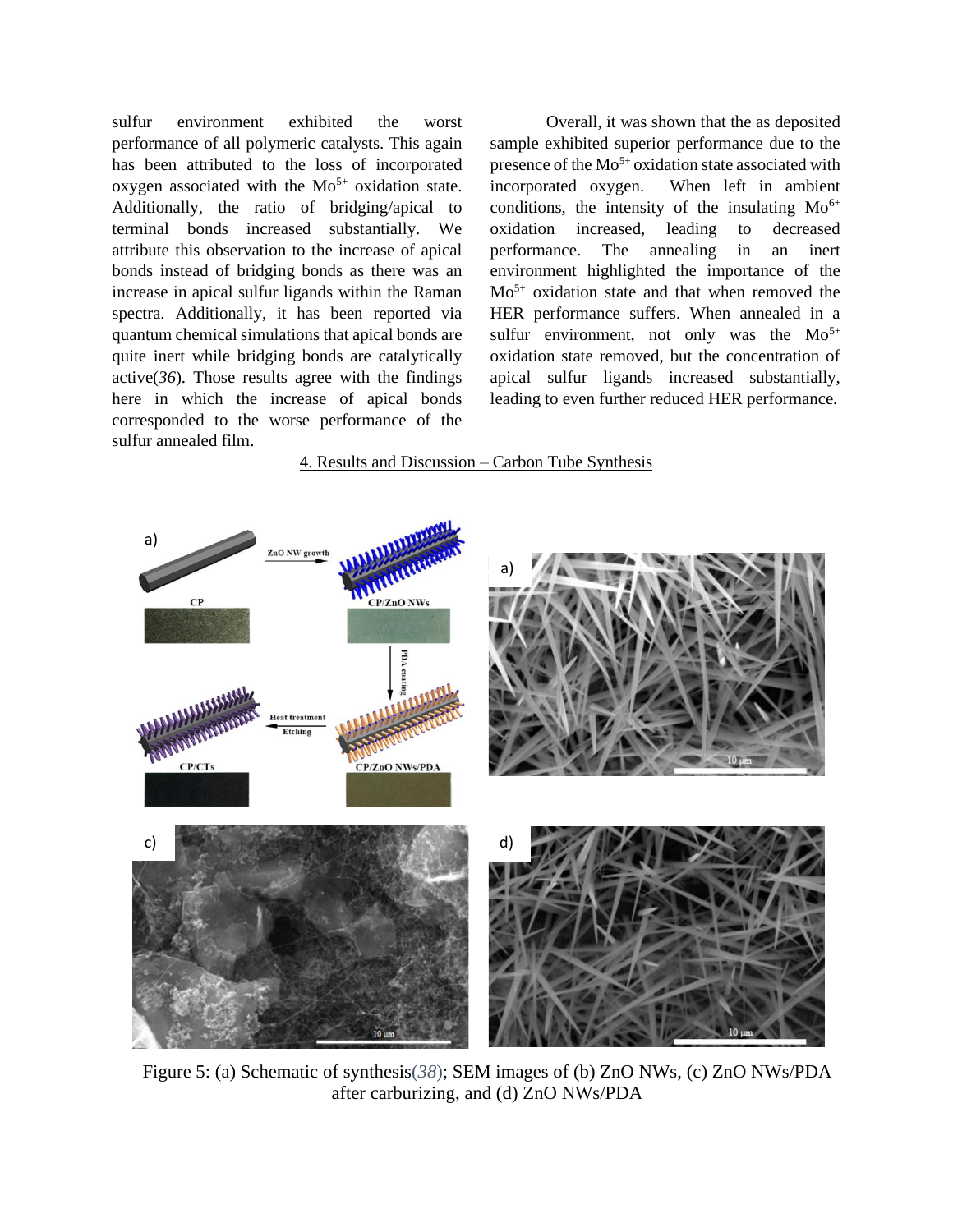[Figure 6](#page-8-0) shows the SEM images of the synthesis steps to synthesize the CP/CT substrates. As it can be seen in [Figure 6b](#page-8-0), the ZnO NWs are densely packed and are uniformly distributed. These NWs possess a high aspect ratio with diameters in the hundreds of nanometers and lengths of several micrometers. [Figure 6d](#page-8-0) reveals that little has changed in the surface morphology of the NWs after PDA coating where we would expect an increase in surface texturing. This suggests that the polymer coating did not successfully adhere to the ZnO NWs. This is further supported by the lack of CTs in [Figure 6](#page-8-0)c. We would expect the same overall structure for the CTs as the ZnO NWs, however after carburizing there is a lack of CTs. As ZnO NWs volatilize at these temperatures whereas

#### 5. Conclusions

This study has established the importance of the  $Mo^{5+}$  oxidation state arising from oxygen dopants for the HER electrocatalytic performance of  $MoO<sub>x</sub>S<sub>y</sub>$ . When oxygen dopants are removed through annealing, the HER performance of the catalyst is drastically reduced due to the removal of  $Mo<sup>5+</sup>$ . Additionally, this study confirms the hypothesis that oxidation via atmospheric exposure worsens catalytic performance, in line with Levinas et. al. study, due to the presence of Mo<sup>6+</sup>. The performance difference between the inert and sulfur anneals demonstrated the importance of the terminal and bridging sulfur bonds to the catalytic performance of the  $MoO<sub>x</sub>S<sub>y</sub>$  catalyst and the reduced performance of apical sulfur bonds, confirming quantum chemical simulations(*36*). Finally, this study ascertains the presence of a new

- 1. NASA Strategic Plan 2018, pp. 19–21.
- 2. J. Tsao, N. Lewis, G. Crabtree, *US Dep. Energy*, 1–24 (2006).
- 3. J. C. Hill, A. T. Landers, J. A. Switzer, *Nat. Mater.* **14**, 1150–1155 (2015).
- 4. L. Duan, C. M. Araujo, M. S. G. Ahlquist, L. Sun, *Proc. Natl. Acad. Sci. U. S. A.* (2012).
- 5. V. Kunz *et al.*, *Energy Environ. Sci.* (2017).
- 6. M. Yoshida, M. Kondo, S. Torii, K. Sakai, S. Masaoka, *Angew. Chemie - Int. Ed.*

CTs do not, this lack of polymer coating is the most likely explanation as to the lack of CTs. As such, we need to continue our investigation of the polymer coating process to elucidate the reasons for the lack of coating. Our early hypothesis is that the addition of Tris in the additionally ethanol is not completely dissolving, therefore not performing its role of a pH buffer on the surface of the ZnO NWs. However, the substrate does show increased performance when  $MoO<sub>x</sub>S<sub>y</sub>$  catalysts are deposited on it over untreated CP and as a film. We have attributed this to the PDA coating the underlying CP fibers and then subsequently being carburized, increasing the overall conductivity. This demonstrates the viability of the 3D substrate and potential, once completely synthesized, to rival the current state-of-the-art catalysts.

Mo chemical state, Mo\*, which potentially is critical for the catalytic activity of these films. While the focus of this study was not in determining the origin of this feature, it could lead to future investigations of this chemical state.

To further increase the efficacy of the  $MoO<sub>x</sub>S<sub>y</sub>$  catalysts by increasing the overall conductivity and surface area, a 3D substrate of CTs was employed. Currently, we are unable to successfully synthesize the CTs, but early results have demonstrated the viability of the high surface area, higher conductivity substrate. When successfully synthesized, we believe these catalysts will rival the performance of current state-of-the-art materials while also offering scalable, low-cost synthesis.

# **References**

(2015).

- 7. M. G. Walter *et al.*, *Chem. Rev.* **110**, 6446– 6473 (2010).
- 8. J. M. Gonçalves, T. A. Matias, K. C. F. Toledo, K. Araki, *Adv. Inorg. Chem.* **74**, 241–303 (2019).
- 9. A. C. Nielander *et al.*, *Nano Lett.* **16**, 4082–4086 (2016).
- 10. H. T. Tan, W. Sun, L. Wang, Q. Yan, 2D Transition Metal Oxides/Hydroxides for Energy-Storage Applications. *ChemNanoMat* (2016).